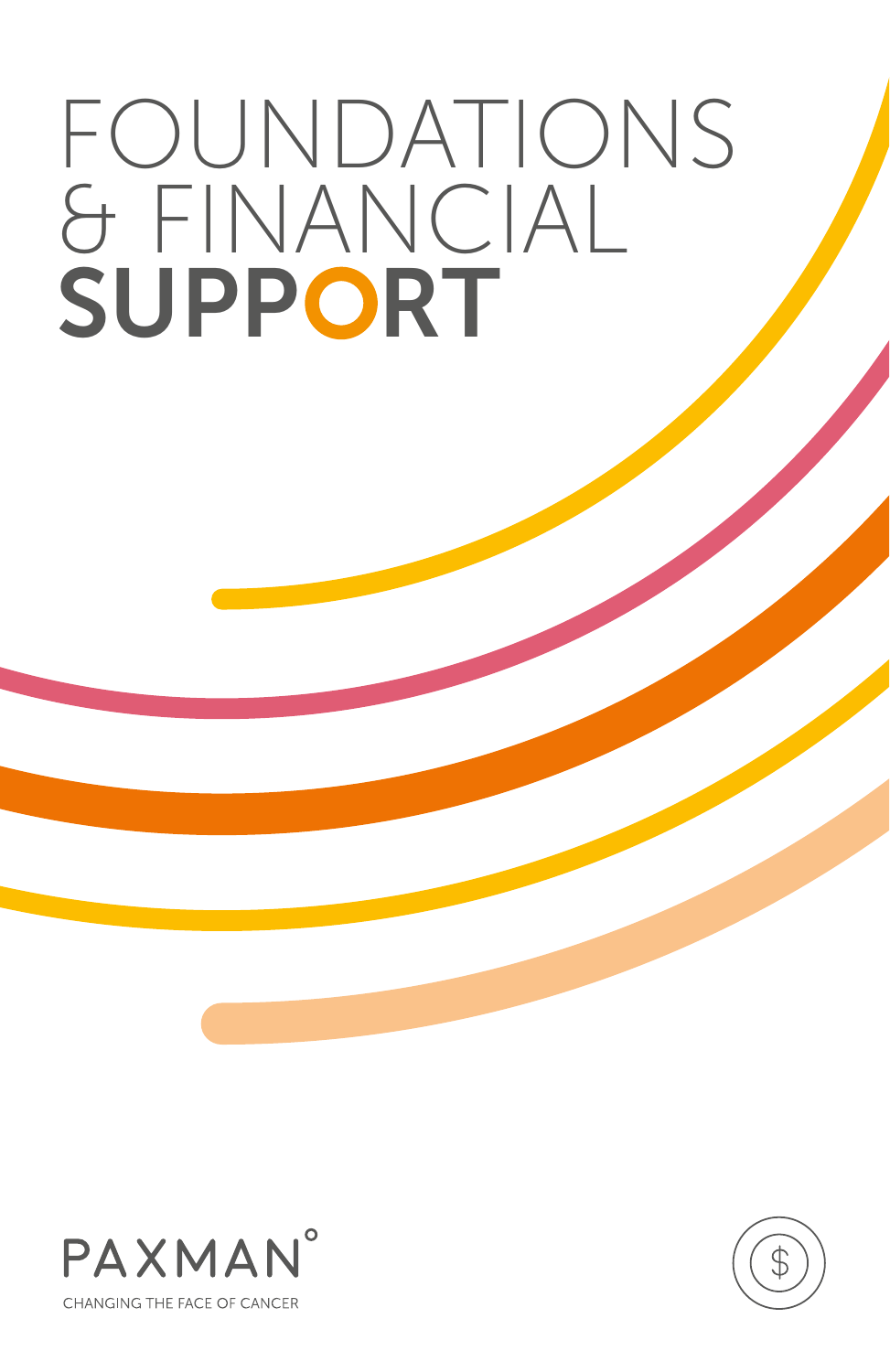

Unfortunately, more often than not, scalp cooling is an out of pocket expense. We are working with payers to do everything we can to ensure that this won't be the case in the future, but in the meantime, there are ways to find financial support for cold capping.

There are lots of foundations that may be able to help you cover at least some of the costs of scalp cooling. Each foundation has different criteria as to who they support, often based around Federal Poverty Level, though this is not always the case. Make sure that you do your research and know what you qualify for.

Another reason to ensure that you have foundation support is that you will qualify for the preferential foundation pricing structure, which is a discount of 25% on all of your treatments. This means that even if the foundation only covers the cost of only one treatment, all other treatments will still be charged at the preferential rate.

It is important to ensure that you have funding in place before the enrollment form is completed, as retrospective funding is generally not an option.

Once you have been approved for funding, you will be provided with a letter of confirmation which should be handed to your physician and faxed into the Paxman Hub with your completed enrollment form.

THERE IS SUPPORT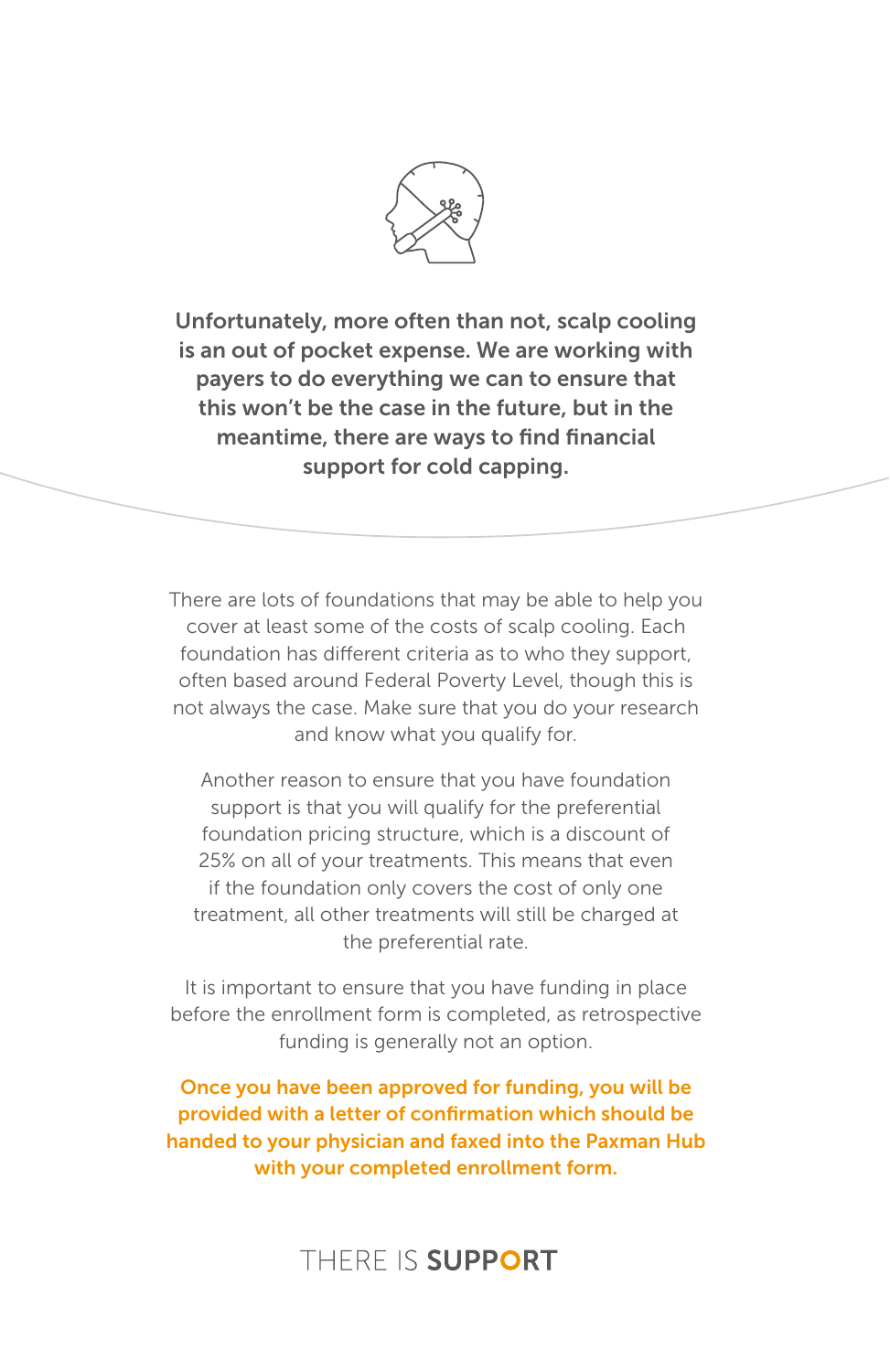The most important thing you can do is to be proactive about wanting to scalp cool. Visit our website to find out the foundation support options that are available in your area. Don't hesitate to speak to your Nurse Navigator or Social Worker as they may be able to provide you with additional support and information.

#### Standard Pricing Information:

| <b>Personal Cap Kit</b>                          | No Charge                                                                                    |   |
|--------------------------------------------------|----------------------------------------------------------------------------------------------|---|
| Treatment 1-4<br>Treatment 5-6<br>Treatment 7-12 | Per treatment<br><b>S300</b><br><b>S200</b><br>Per treatment<br><b>S100</b><br>Per treatment | ⋐ |

Pricing per patient is capped at: \$2200



*There's a community of people who are going through the same things as you are on our Facebook Group.*

If you are looking for help and support from people who are or have been through cold capping, you may find our Facebook Group useful. It's a private international community with a really positive outlook, who can give you advice and guidance on what scalp cooling was like for them..

#### facebook.com/groups/ PaxmanScalpCooling

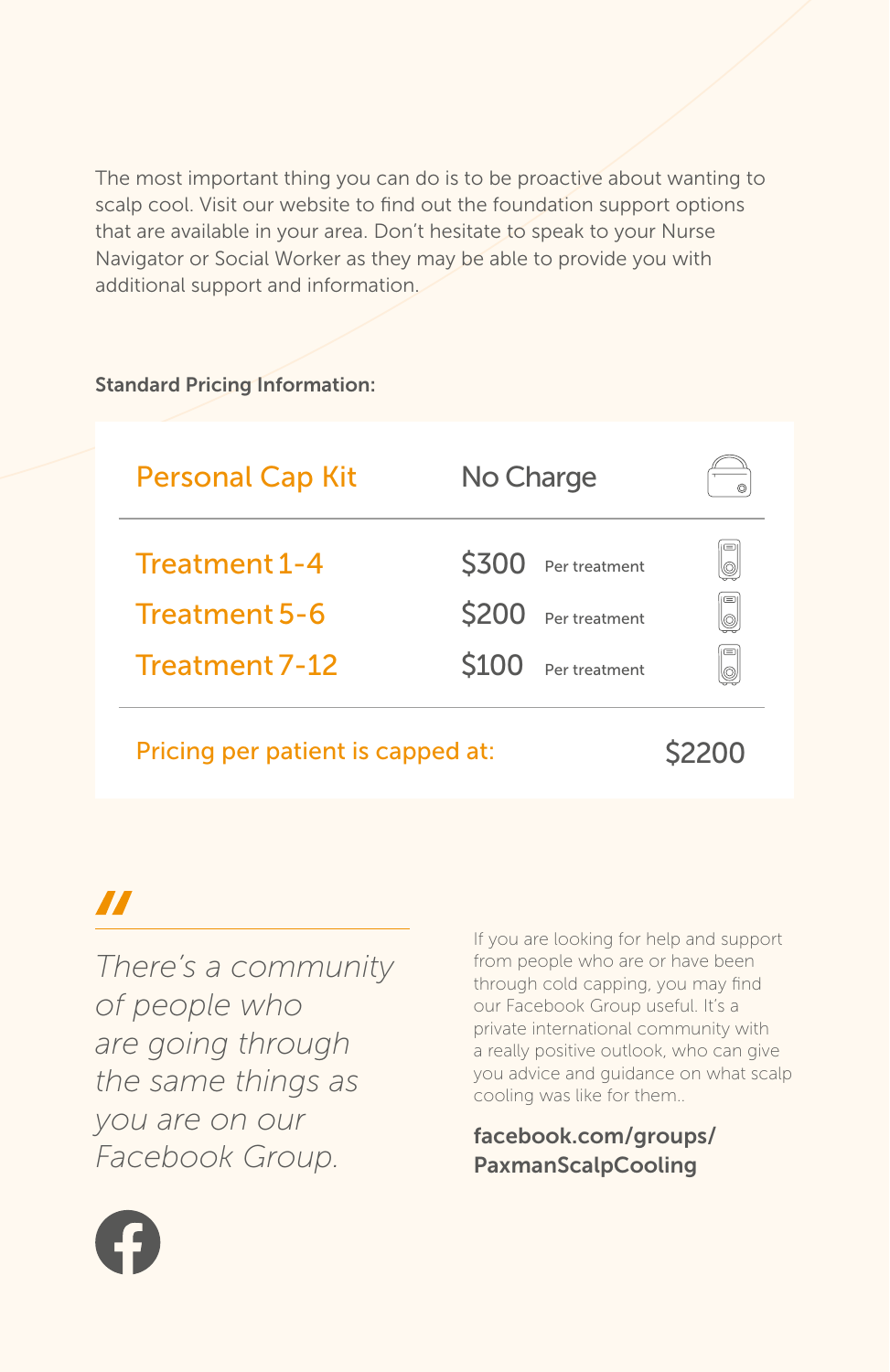#### Site/hospital foundations:

It is not unusual that a site or hospital will have its own fundraising departments or foundations. It is always worth checking with your Nurse Navigator or Social Worker to see if there is any funding that would be an option for you.

Please see our locator to identify if your site has its own foundation.



[www.coldcap.com/locations](https://coldcap.com/locations/)

#### National Foundations:

HairToStay is a national US organization dedicated to increasing access to scalp cooling for patients with financial need while educating the public and health professionals about the benefits of scalp cooling.

[www.hairtostay.org](http://www.hairtostay.org/)



#### State Foundations:

You can view a list of foundations within your state by visiting our Financial Support page on:



[www.coldcap.com](https://coldcap.com/i-want-to-scalp-cool/financialsupport/)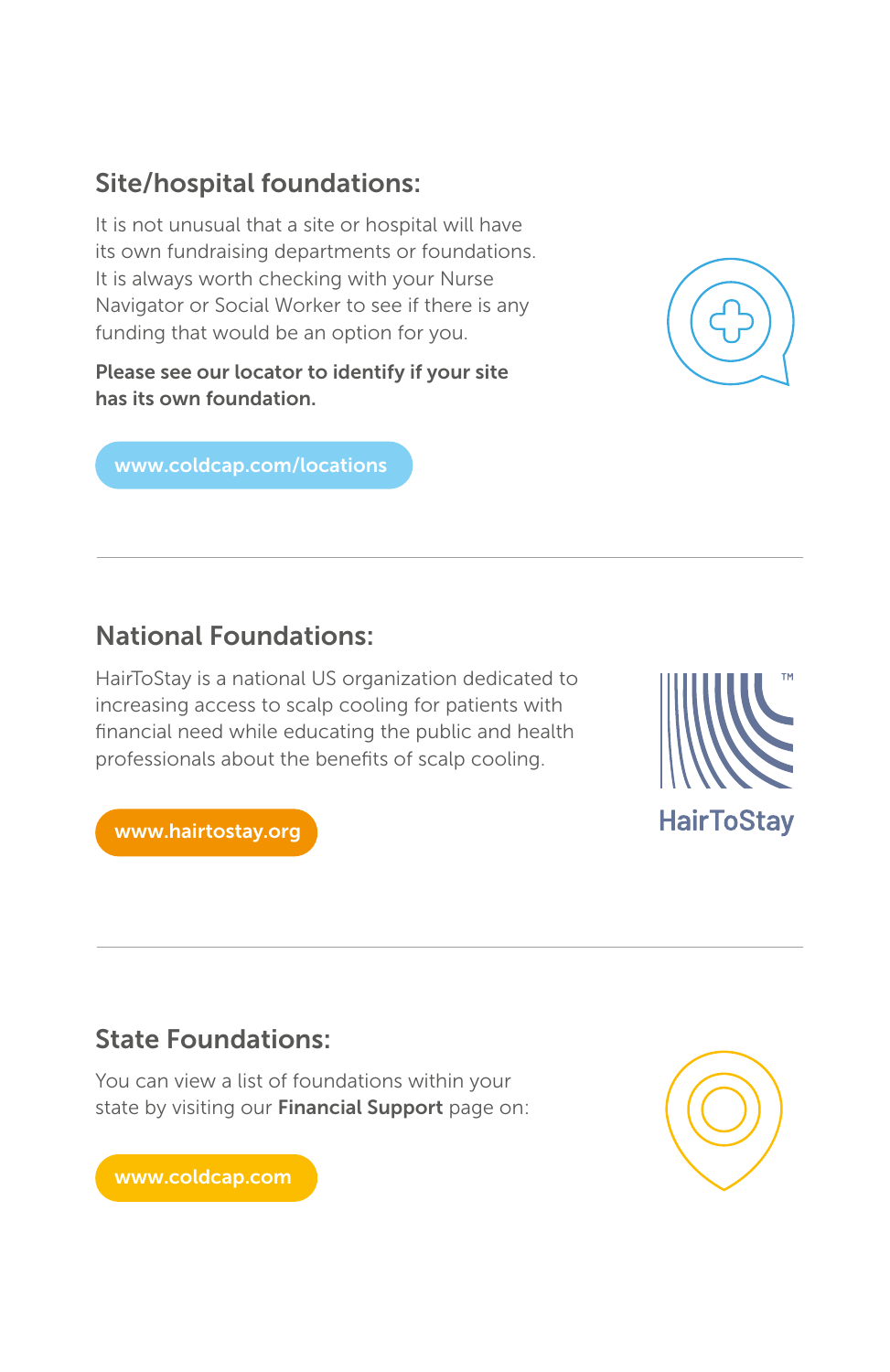## HAVE YOU THOUGHT ABOUT CROWDFUNDING?

It may be that you do not qualify for assistance from a foundation, but do not feel you can afford scalp cooling as an out of pocket expense.

Setting up a crowdfunding page can be a simple way of fundraising for financial support through scalp cooling, whether it is for the full or part payment.

There are a few options when it comes to popular crowdfunding platforms. We provide more information on our website, along with example images, profile and information about cold capping text, that you can use a starting point for your crowdfunding page.

Visit the financial support page on our website:

[www.coldcap.com](https://coldcap.com/i-want-to-scalp-cool/financialsupport/)

# $\boldsymbol{\boldsymbol{H}}$

*For more information on foundations, financial support information and preferential pricing, visit our website and make sure to enquire at your site.*